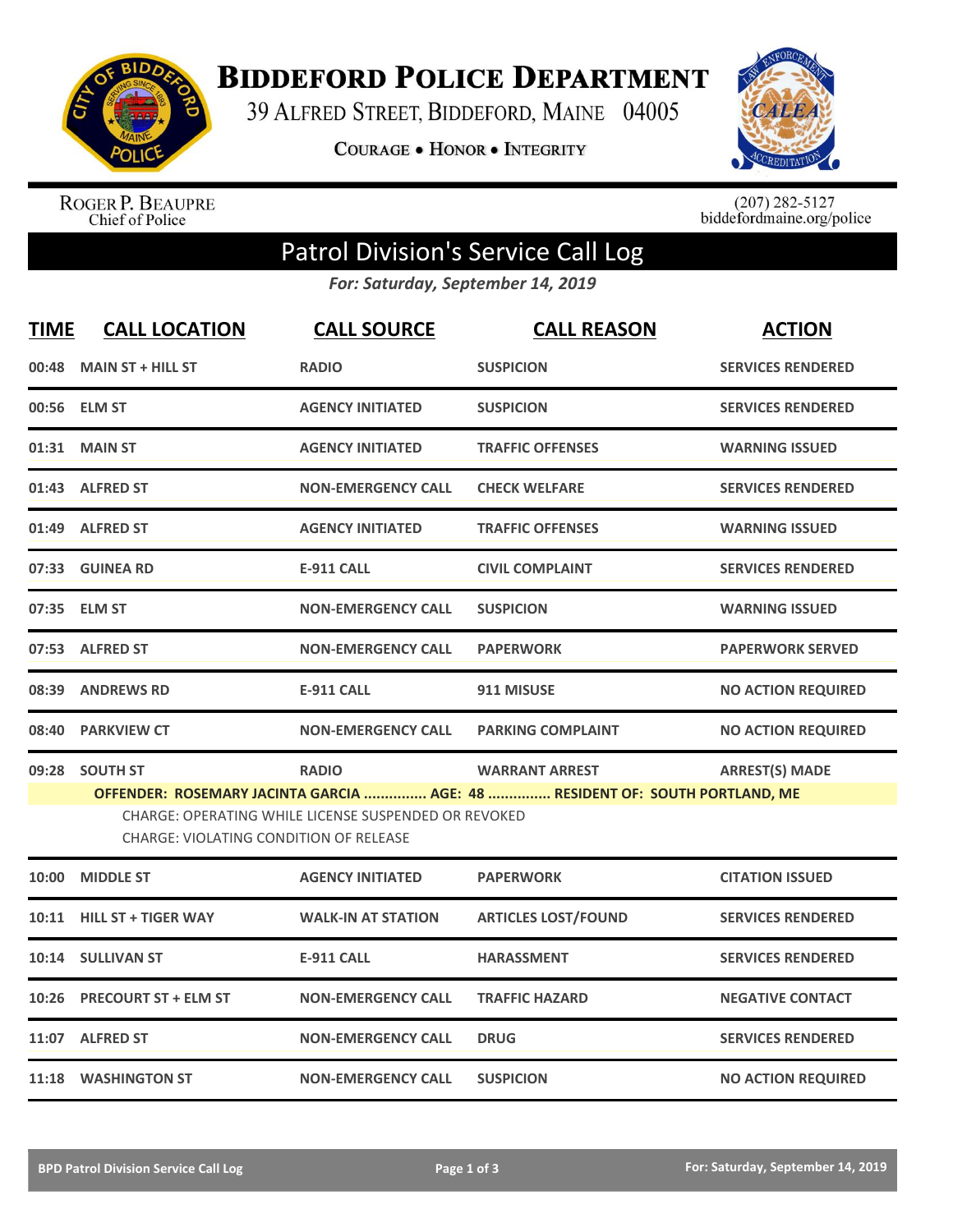| <u>TIME</u> | <b>CALL LOCATION</b>                                                                                  | <b>CALL SOURCE</b>                 | <b>CALL REASON</b>                                                    | <b>ACTION</b>                |  |
|-------------|-------------------------------------------------------------------------------------------------------|------------------------------------|-----------------------------------------------------------------------|------------------------------|--|
|             | <b>11:28 MAIN ST</b>                                                                                  | <b>NON-EMERGENCY CALL</b>          | <b>WARRANT ARREST</b>                                                 | <b>ARREST(S) MADE</b>        |  |
|             | <b>CHARGE: WARRANT ARREST</b>                                                                         |                                    | OFFENDER: KYLE FREDERICK SANBORN  AGE: 24  RESIDENT OF: BIDDEFORD, ME |                              |  |
|             | 11:48 ST MARYS ST                                                                                     | <b>AGENCY INITIATED</b>            | <b>PAPERWORK</b>                                                      | <b>NO ACTION REQUIRED</b>    |  |
| 12:01       | <b>BOULDER WAY</b>                                                                                    | <b>NON-EMERGENCY CALL</b>          | <b>THEFT</b>                                                          | <b>CITATION ISSUED</b>       |  |
|             |                                                                                                       |                                    | OFFENDER: RYAN N GUYETTE  AGE: 49  RESIDENT OF: SANFORD, ME           |                              |  |
|             | <b>CHARGE: THEFT BY UNAUTHORIZED TAKING OR TRANSFER</b>                                               |                                    |                                                                       |                              |  |
|             | 12:19 PROSPECT ST                                                                                     | <b>WALK-IN AT STATION</b>          | <b>PARKING COMPLAINT</b>                                              | <b>NO VIOLATION</b>          |  |
|             | 13:33 MASON ST                                                                                        | <b>E-911 CALL</b>                  | 911 MISUSE                                                            | <b>NO ACTION REQUIRED</b>    |  |
|             | 13:39 WENTWORTH ST                                                                                    | <b>E-911 CALL</b>                  | 911 MISUSE                                                            | <b>WARNING ISSUED</b>        |  |
| 14:00       | <b>MARINER WAY + ALFRED ST</b>                                                                        | <b>NON-EMERGENCY CALL</b>          | <b>ASSIST CITIZEN</b>                                                 | <b>SERVICES RENDERED</b>     |  |
|             | 14:04 ALFRED ST                                                                                       | <b>AGENCY INITIATED</b>            | <b>SUSPICION</b>                                                      | <b>SERVICES RENDERED</b>     |  |
|             | 14:25 MARINER WAY + ALFRED ST                                                                         | <b>AGENCY INITIATED</b>            | <b>ALL OTHER</b>                                                      | <b>SERVICES RENDERED</b>     |  |
|             | 14:27 ALFRED ST                                                                                       | <b>AGENCY INITIATED</b>            | <b>TRAFFIC OFFENSES</b>                                               | <b>WARNING ISSUED</b>        |  |
|             | 14:32 HILL ST                                                                                         | <b>NON-EMERGENCY CALL</b>          | <b>UNLOCKED DOORS - WINDOWS</b>                                       | <b>REFERRED OTHER AGENCY</b> |  |
|             | 14:41 GRANITE ST                                                                                      | <b>WALK-IN AT STATION</b>          | <b>SUSPICION</b>                                                      | <b>SERVICES RENDERED</b>     |  |
|             | 14:54 RAY ST + ALFRED ST                                                                              | <b>E-911 CALL</b>                  | 911 MISUSE                                                            | <b>NO ACTION REQUIRED</b>    |  |
|             | 14:58 ELM ST                                                                                          | <b>NON-EMERGENCY CALL</b>          | <b>JUVENILE OFFENSES</b>                                              | <b>SERVICES RENDERED</b>     |  |
|             | 16:11 ORCHARD ST                                                                                      | NON-EMERGENCY CALL CIVIL COMPLAINT |                                                                       | <b>NO ACTION REQUIRED</b>    |  |
|             | 16:12 ORCHARD ST                                                                                      | <b>NON-EMERGENCY CALL</b>          | <b>CIVIL COMPLAINT</b>                                                | <b>CIVIL COMPLAINT</b>       |  |
|             | 16:35 ALFRED ST + MARINER WAY                                                                         | <b>AGENCY INITIATED</b>            | <b>TRAFFIC OFFENSES</b>                                               | <b>WARNING ISSUED</b>        |  |
|             | 16:46 ALFRED ST + MEDICAL CENTER D AGENCY INITIATED                                                   |                                    | <b>TRAFFIC OFFENSES</b>                                               | <b>WARNING ISSUED</b>        |  |
|             | 17:08 PRECOURT ST + ELM ST                                                                            | AGENCY INITIATED TRAFFIC OFFENSES  |                                                                       | <b>CITATION ISSUED</b>       |  |
|             |                                                                                                       |                                    | OFFENDER: JACOB P HOLMES  AGE: 22  RESIDENT OF: GORHAM, ME            |                              |  |
|             | CHARGE: OPERATING WHILE LICENSE SUSPENDED OR REVOKED<br><b>CHARGE: VIOLATING CONDITION OF RELEASE</b> |                                    |                                                                       |                              |  |
|             | 17:18 WENTWORTH ST                                                                                    | <b>NON-EMERGENCY CALL</b>          | <b>PARKING COMPLAINT</b>                                              | <b>PARKING TICKET ISSUED</b> |  |
|             | 17:19 ALFRED ST + MARINER WAY                                                                         | <b>AGENCY INITIATED</b>            | <b>TRAFFIC OFFENSES</b>                                               | <b>WARNING ISSUED</b>        |  |
|             | 18:00 WASHINGTON ST                                                                                   | <b>WALK-IN AT STATION</b>          | <b>TRESPASSING</b>                                                    | <b>FIELD INTERVIEW</b>       |  |